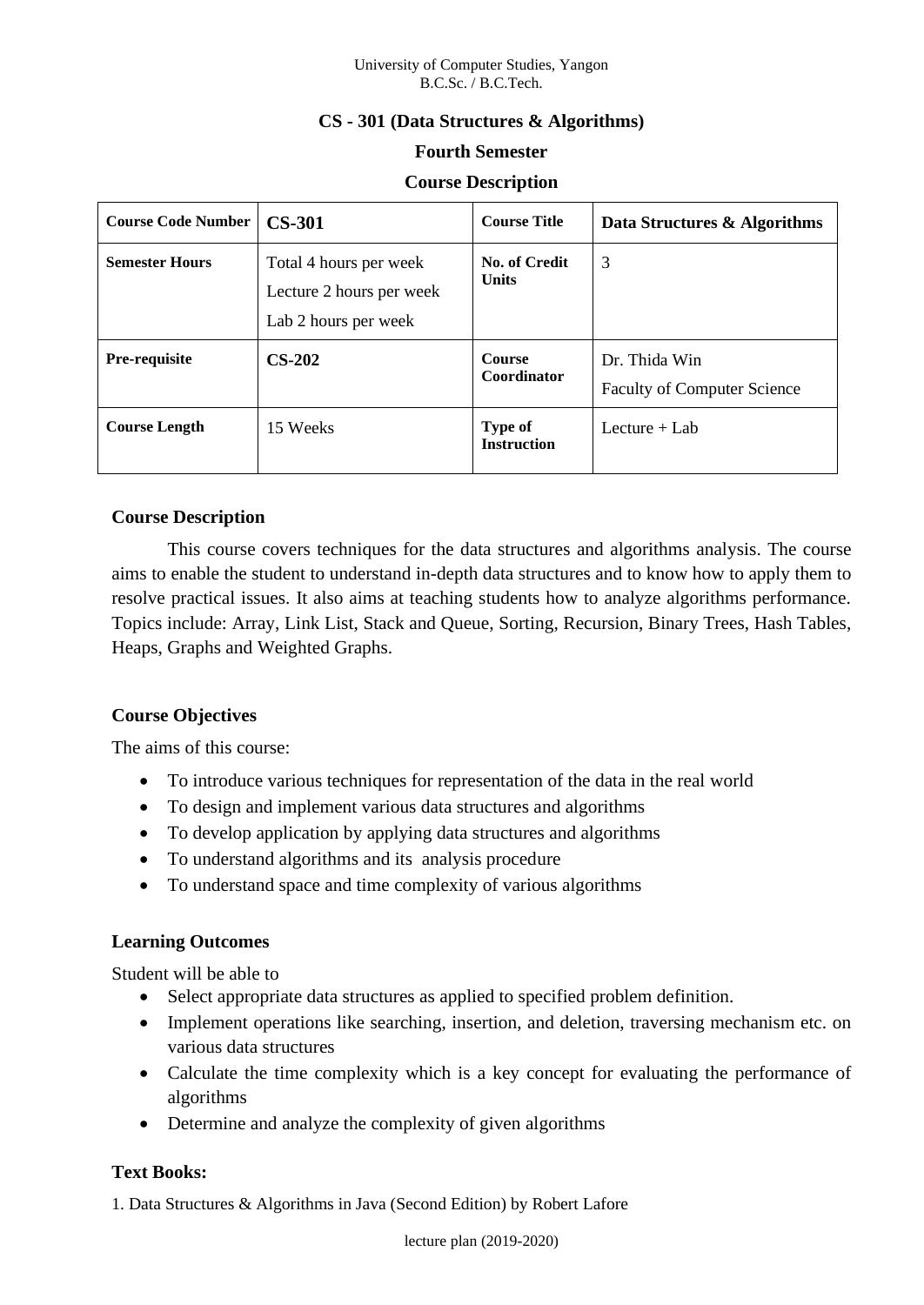2. Data Structures with Java (Second Edition) by John R. Hubbard

### **References:**

- 1. Data Structures and Algorithms Analysis in Java (Third Edition) by Mark Allen Weiss
- 2. Object-Oriented Data Structures using Java by Nell Dale, Daniel T. Joyce, Chip Weems
- 3. Data Structures and Algorithms in Java (Fourth Edition) by Michael T. Goodrich, Roberto Tamassia

### **Course Organization**

Student participation in the course will involve the following activities:

- 1. Attending the lectures
- 2. Tutorial
- 3. Assignment
- 4. Practical assignments
- 5. Moodle/Quiz
- 6. Exams

### **Assessment plan for the course**

| 1. Paper Exam             | 50\% |
|---------------------------|------|
| 2. Attendances            | 10%  |
| 3. Tutorial / Assignments | 15%  |
| 4. Lab                    | 10%  |
| 5. Moodle/Quiz            | 15%  |

### **Grading System**

UCSY follows a letter grade system comprising of grades A, A-, B+, B, B-, C+, C, C-, D and F. All marks obtained by students during the semester will be used in the grading process. A grade of "C" or better is required in this course because it is a prerequisite for other courses in the program. **The student who gets the grade point less than 2 must sit Re-Exam.**

### **The grading scale for this course is:**

| <b>Marks obtained</b> | Letter Grade         | <b>Grade Point</b> |
|-----------------------|----------------------|--------------------|
| $>=90$                | A                    |                    |
| $85 - 89$             | $A -$                | 3.75               |
| $80 - 84$             | $B+$                 | 3.25               |
| $75 - 79$             | В                    | 3                  |
| $70 - 74$             | $B-$                 | 2.75               |
| $65 - 69$             | $C+$                 | 2.25               |
| $60 - 64$             | C                    | 2                  |
| $55 - 59$             | $\mathsf{C}\text{-}$ | 1.75               |
| $50 - 54$             | D                    |                    |
| $0 - 49$              | F                    |                    |

## **Fail Grade and Re-Exam: C-, D, F (Grade point <2)**

#### **Class Attendance and Participation Policy:**

• **Attendance :** Class attendance is **mandatory**. Most of the material you will learn will be covered in the lectures, so it is important that you not miss any of them. You are expected to show up on time for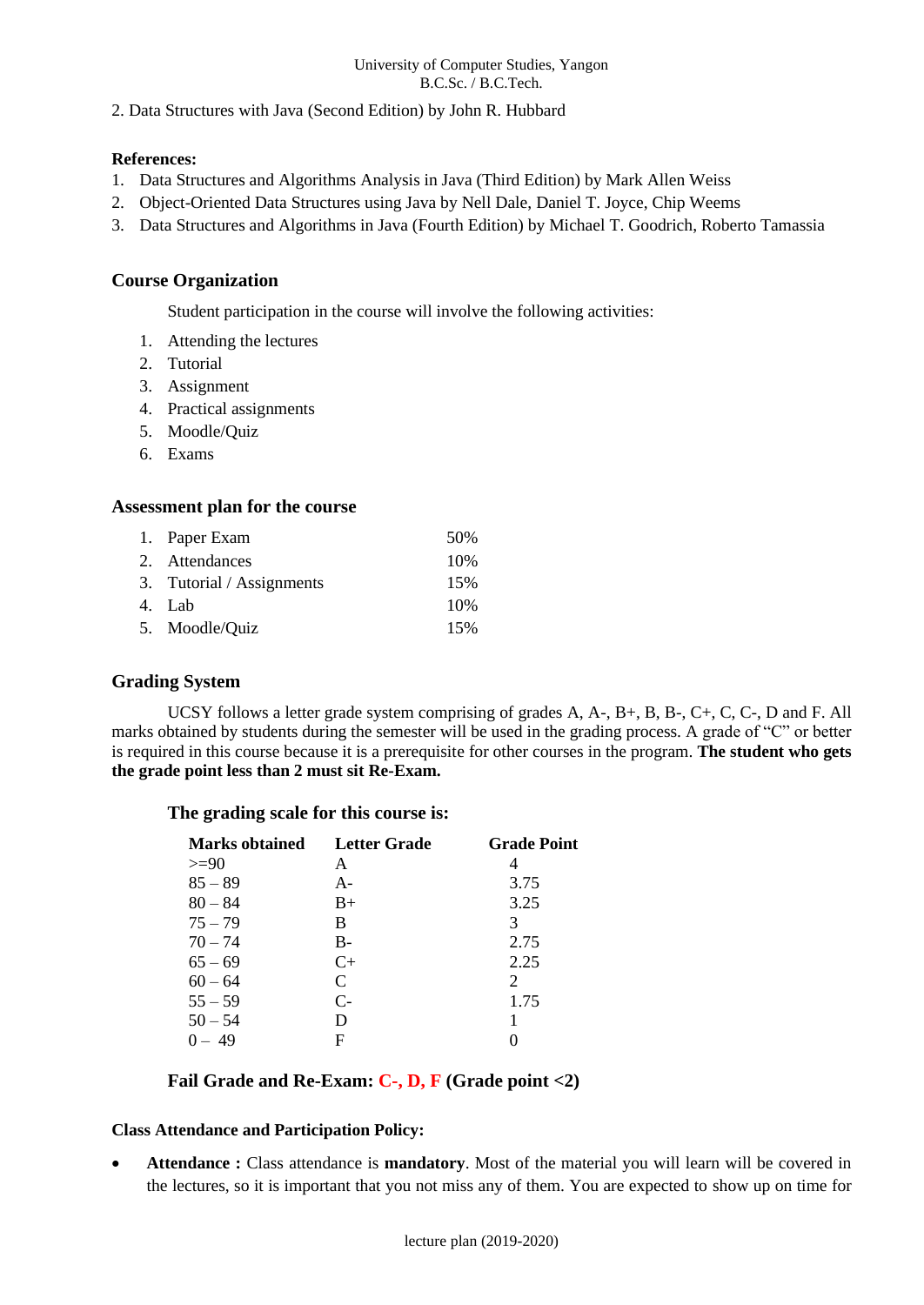class, and stay for the whole lecture. Students are expected to attend each class, to complete any required preparatory work (including assigned reading) and to participate actively in lectures, discussions and exercises.

- Mobile phones **must** be silenced and put away for the entire lecture unless use is specified by the instructor. You may not make or receive calls on your cell phone, or send or receive text messages during lectures.
- You are responsible for all material sent as email. Ignorance of such material is no excuse. You are responsible for all materials presented in the lectures.
- Your conduct in class should be conducive towards a positive learning environment for your class mates as well as yourself.

### • **Assignments, Quizzes, Labs and Test with Moodle**

Students take a short 3 to 5 quiz for every lecture and 10 or 20 points quiz / Moodle test after each lecture or chapter. The intent of the quiz/Moodle is to discover early where the areas of misunderstanding may lie. They will account for 20% of the student's grade. The Any assignment or quiz is simply missed, regardless of the reason why (e.g. illness, work, traffic, car trouble, computer problems, death, etc.), and earns a grade of zero. You are strongly encouraged to complete all assignments and attend all quizzes so that you can check that you understand the material and can throw out bad grades, or grades for which you had to miss an assignment or quiz for a valid reason. Late submissions will not be accepted for any graded activity for any reason. Students will have the opportunity to review the quizzes and see the correct answers once they have been graded. Student need to answer test which will announce by lecturer.

#### • **There are no extra credit opportunities.**

Students may not do additional work nor resubmit any graded activity to raise a final grade.

#### • **Test**

Test will start after one or two chapters finished and the coordinator will announce the date for the test.

#### • **Exam**

The exam will be conducted on-campus, in a classroom. The dates/times/locations will be posted on Board as soon as possible.

For this course, the following additional requirements are specified:

All work submitted for a grade must have been prepared by the individual student. Students are expressly prohibited from sharing any work that has been or will be submitted for a grade, in progress or completed, for this course in any manner with a person other than the instructor and teaching assistant(s) assigned to this course). Specifically, students may not do the following, including but not limited to:

- Discuss questions, example problems, or example work with another person that leads to a similar solution to work submitted for a grade.
- Give to, show, or receive from another person (intentionally, or accidentally because the work was not protected) a partial, completed, or graded solution.
- Ask another person about the completion or correctness of an assignment.
- Post questions or a partial, completed, or graded solution electronically (e.g. a Web site).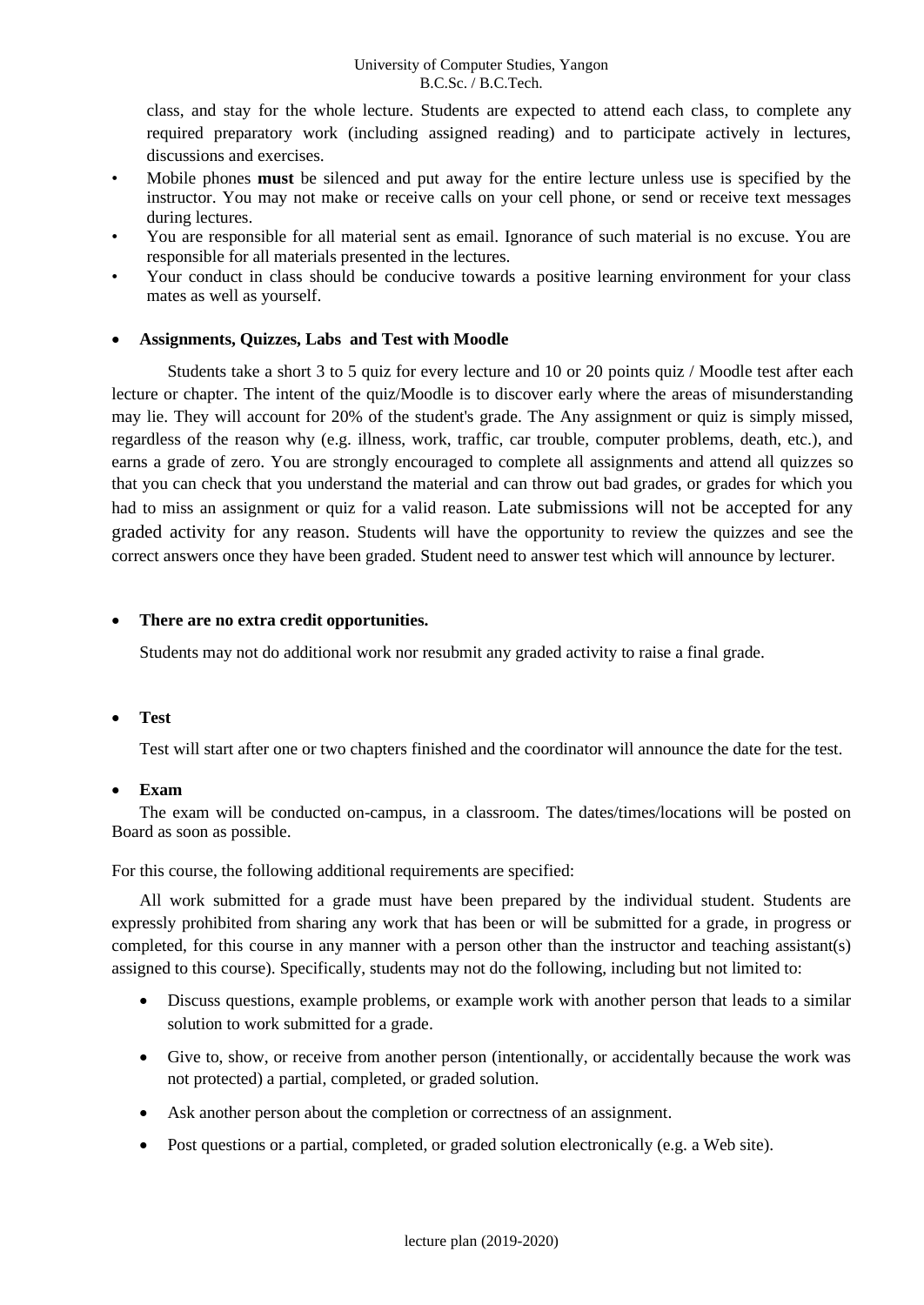- All work must be newly created by the individual student for this course. Any usage of work developed for another course, or for this course in a prior semester, is strictly prohibited without prior approval from the instructor.
- Posting or sharing course content (e.g. instructor provided lecture notes, assignment directions, assignment questions, or anything not created solely by the student), using any non-electronic or electronic medium (e.g. web site, FTP site, any location where it is accessible to someone other than the individual student, instructor and/or teaching assistant(s)) constitutes copyright infringement and is strictly prohibited without prior approval from the instructor.

### **Tentative Lecture Plan**

| No.            | <b>Topics</b>                               | Week         | <b>Remark</b>    |
|----------------|---------------------------------------------|--------------|------------------|
|                | <b>Overview</b>                             | Week 1       | <b>Chapter 1</b> |
| $\mathbf{1}$   | Overview of Data structure                  |              |                  |
|                | Overview of Algorithm                       |              |                  |
|                | Java Library Data Structure                 |              |                  |
|                | <b>Arrays</b>                               | Week $1+2$   | <b>Chapter 2</b> |
| $\overline{2}$ | <b>Basic of Array</b>                       |              |                  |
|                | <b>Ordered Array</b>                        |              |                  |
|                | <b>Big O</b> notation                       |              |                  |
|                | Questions and Review                        |              |                  |
|                | Lab examples and exercises                  |              |                  |
|                | <b>Simple Sorting</b>                       | Week $2+3$   | <b>Chapter 3</b> |
| 3              | <b>Bubble Sort</b>                          |              |                  |
|                | <b>Selection Sort</b>                       |              |                  |
|                | <b>Insertion Sort</b>                       |              |                  |
| 4              | Comparing the Simple Sorts                  |              |                  |
|                | Questions and Review                        |              |                  |
|                | Lab examples and exercises                  |              |                  |
|                | <b>Stacks and Queues</b>                    | Week $3 + 4$ | <b>Chapter 4</b> |
| 5              | <b>Stack</b>                                |              |                  |
|                | Queue                                       |              |                  |
|                | <b>Priority Queue</b>                       |              |                  |
|                | Questions and Review                        |              |                  |
|                | Lab examples and exercises                  |              |                  |
|                | <b>Linked Lists</b>                         | Week $4+5$   | <b>Chapter 5</b> |
| 6              | Simple Link List                            |              |                  |
|                | Double Ended List                           |              |                  |
|                | <b>Abstract Data Type</b>                   |              |                  |
|                | Sorted List                                 |              |                  |
|                | Doubly Linked List                          |              |                  |
|                | Questions and Review                        |              |                  |
|                | Lab examples and exercises                  |              |                  |
|                | <b>Recursion</b>                            | Week $5+6$   | <b>Chapter 6</b> |
| $\tau$         | <b>Characteristics of Recursive Methods</b> |              |                  |
|                | <b>Triangular Numbers</b>                   |              |                  |
|                | <b>Mathematical Induction</b>               |              |                  |
|                | <b>Recursive Examples</b>                   |              |                  |
| 8              | A Recursive Binary Search                   |              |                  |